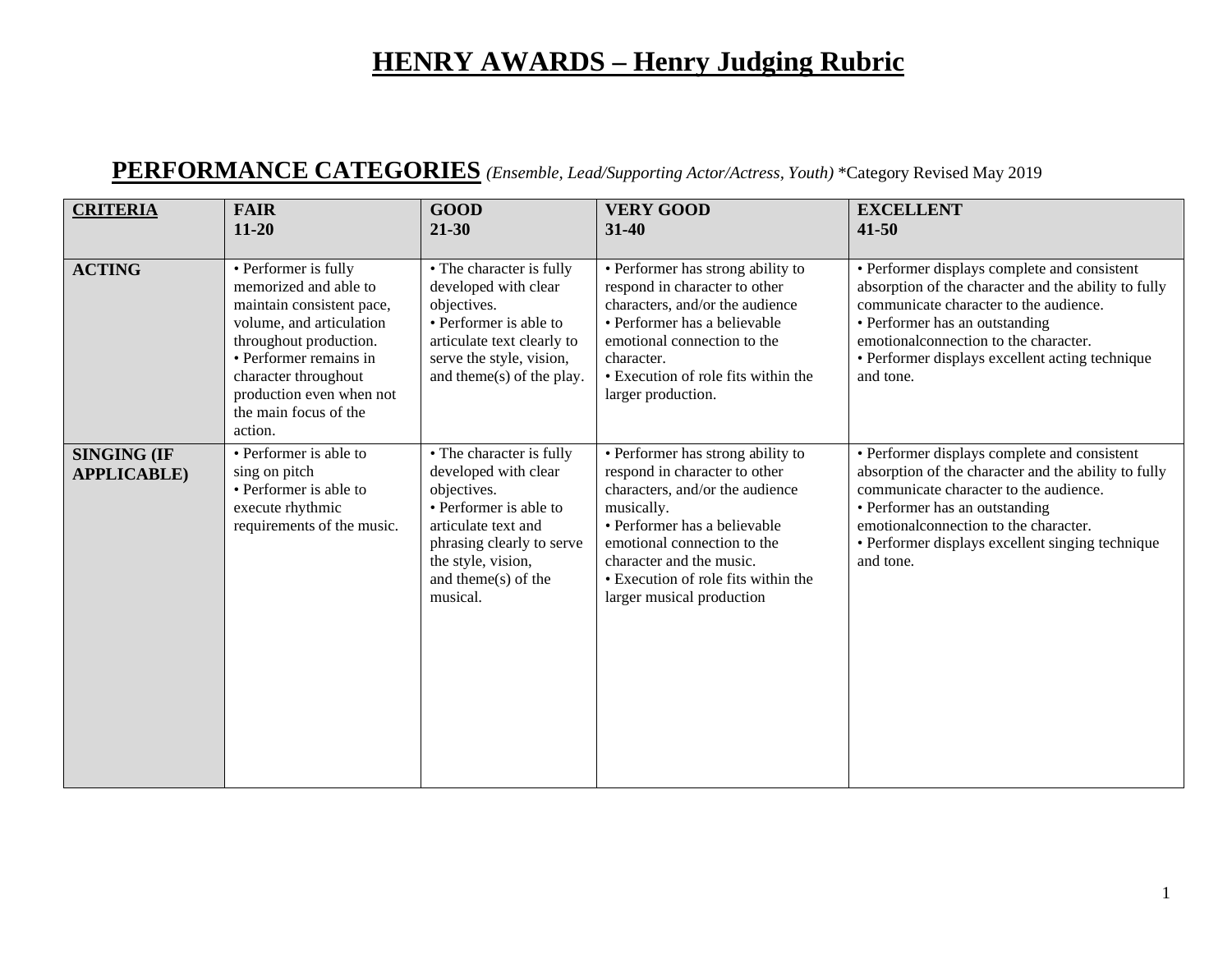| <b>MOVEMENT</b>                 | • Performer has ability to<br>move with ease.<br>• Performer is able to<br>competently execute<br>staging and/or<br>choreography. | • Performer has good<br>ability to move in<br>character.<br>• Performer is able to<br>move competently to<br>enhance the storytelling,<br>vision, style, and<br>$theme(s)$ of the<br>production | • Performer has strong ability to<br>move in character.<br>• Through movement, performer<br>has a believable emotional<br>connection to the character and<br>production.<br>• Performer moves with precision. | • Through movement, performer displays<br>complete and consistent absorption of the<br>character and the ability to fully<br>communicate character to the audience.<br>• Through movement, performer reflects the<br>context of the character (for example social<br>status, history, age)<br>• Performer consistently displays flawless<br>execution of staging and/or choreography. |
|---------------------------------|-----------------------------------------------------------------------------------------------------------------------------------|-------------------------------------------------------------------------------------------------------------------------------------------------------------------------------------------------|---------------------------------------------------------------------------------------------------------------------------------------------------------------------------------------------------------------|---------------------------------------------------------------------------------------------------------------------------------------------------------------------------------------------------------------------------------------------------------------------------------------------------------------------------------------------------------------------------------------|
| <b>STAGE</b><br><b>PRESENCE</b> | • Performer adds value to<br>the overall production.<br>• Performer does not<br>distract from the<br>production.                  | • Performer adds value<br>and enhances the overall<br>production.                                                                                                                               | • Performer uses strong dynamics<br>to enhance and add value to the<br>overall production.                                                                                                                    | • Performer commands attention and focus to<br>enhance and add value to the overall<br>production.                                                                                                                                                                                                                                                                                    |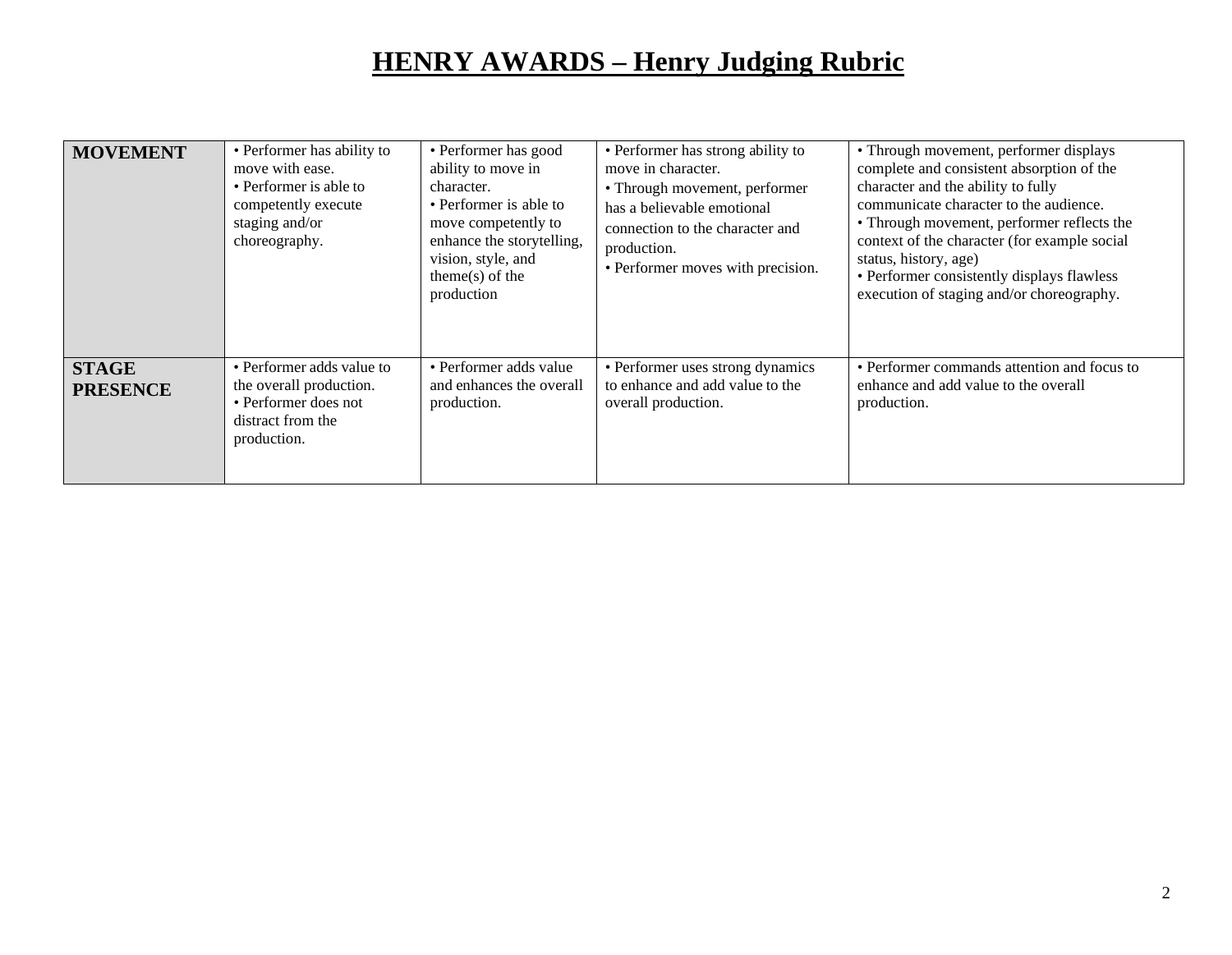#### **DIRECTION** \*Category Revised May 2019

| <b>CRITERIA</b>                                              | <b>FAIR</b>                                                                                                                                                                                                                                           | <b>GOOD</b>                                                                                                                                                                                                                                                                                 | <b>VERY GOOD</b>                                                                                                                                                                                                                                                                                                            | <b>EXCELLENT</b>                                                                                                                                                                                                                                                                                                                                                                                    |
|--------------------------------------------------------------|-------------------------------------------------------------------------------------------------------------------------------------------------------------------------------------------------------------------------------------------------------|---------------------------------------------------------------------------------------------------------------------------------------------------------------------------------------------------------------------------------------------------------------------------------------------|-----------------------------------------------------------------------------------------------------------------------------------------------------------------------------------------------------------------------------------------------------------------------------------------------------------------------------|-----------------------------------------------------------------------------------------------------------------------------------------------------------------------------------------------------------------------------------------------------------------------------------------------------------------------------------------------------------------------------------------------------|
|                                                              | $11 - 20$                                                                                                                                                                                                                                             | $21 - 30$                                                                                                                                                                                                                                                                                   | 31-40                                                                                                                                                                                                                                                                                                                       | $41 - 50$                                                                                                                                                                                                                                                                                                                                                                                           |
| <b>INTERPRETATION</b>                                        | • Director has basic<br>understanding of the story<br>or theme of the production.                                                                                                                                                                     | · Dialogue was clear<br>throughout, and the pace<br>of scenes and rhythmic<br>variations in speech and<br>movement contributed to<br>the dramatic tension and<br>plot of the production.                                                                                                    | • Director shows a complete<br>understanding of the story and<br>themes. The director clearly guided<br>the cast in the storytelling.<br>• The director's clear vision is<br>evident in all elements of the<br>production.                                                                                                  | • Dialogue was dynamic throughout, and the pace<br>and rhythm drove the momentum.<br>• The director's choices showed creativity and<br>originality in approach to the work, and in the<br>process of story-telling.<br>• The director's vision is strong, consistent and clear<br>throughout.                                                                                                       |
| STAGING/<br><b>BLOCKING</b>                                  | • Stage pictures and use of<br>blocking upheld the story<br>being presented to the<br>audience.<br>• The movement and flow<br>were appropriate to the<br>theme.                                                                                       | • The director creates<br>interesting and effective<br>stage pictures and<br>movement.<br>• Transitions within and<br>between scenes<br>engaged the audience<br>and did not detract from<br>the production.<br>• The stage pictures<br>were appealing.                                      | • The director's intent is very clear.<br>• All movement and staging have<br>purpose, and the pace of the show<br>and storytelling are fluid and<br>consistent.<br>• Transitions are appropriate for the<br>production: cast, space and<br>resources.<br>• The stage pictures are clean with<br>good sightlines throughout. | • Director creates interesting and unique stage pictures<br>that are crucial to the storytelling.<br>• Transitions are thoughtful or seamless and help the<br>flow of the story without taking the audience out of the<br>show.<br>• Traffic patterns were fluid and appropriate to the<br>space and size of cast.<br>• Sightlines support the scenes correctly and provide an<br>outstanding look. |
| <b>COORDINATION of</b><br>all elements of the<br>production  | • Elements of the<br>production have been given<br>consideration.<br>• All elements are used in<br>the storytelling and<br>generally do not detract<br>from one another.<br>• Strong attempt is made to<br>coordinate elements into the<br>production | • Elements of the<br>production have been<br>given consideration.<br>• Each element aids in<br>the storytelling and is<br>used appropriately to the<br>production.<br>· All elements are used<br>to best serve the needs of<br>the script and<br>are within the capability<br>of the venue. | • All elements of the production have<br>been given strong equal, and uniform<br>consideration.<br>• All elements aid in the storytelling<br>and do not detract from one another.<br>• All elements are used to best serve<br>the needs of the script.                                                                      | • The director created an excellent, unified<br>production considering: casting, visual and sound<br>dynamics, creativity, fluidity, tempo/pace and<br>overall quality of the production.<br>• All the elements support each other and do not<br>distract from the story.                                                                                                                           |
| <b>UTILIZATION OF</b><br><b>EXISTING</b><br><b>RESOURCES</b> | • The production is<br>mounted successfully in<br>the space allotted with<br>given resources.                                                                                                                                                         | • Director<br>demonstrates some<br>creativity in meeting<br>the challenges of the<br>existing space.                                                                                                                                                                                        | • Director uses creativity in design<br>and innovation to meet challenges of<br>existing space and resources.                                                                                                                                                                                                               | • Director turns challenges of space and resources<br>into assets for the production.<br>• The director mounts a unique production through<br>creativity, resourceful staging and ingenuity of<br>design elements.                                                                                                                                                                                  |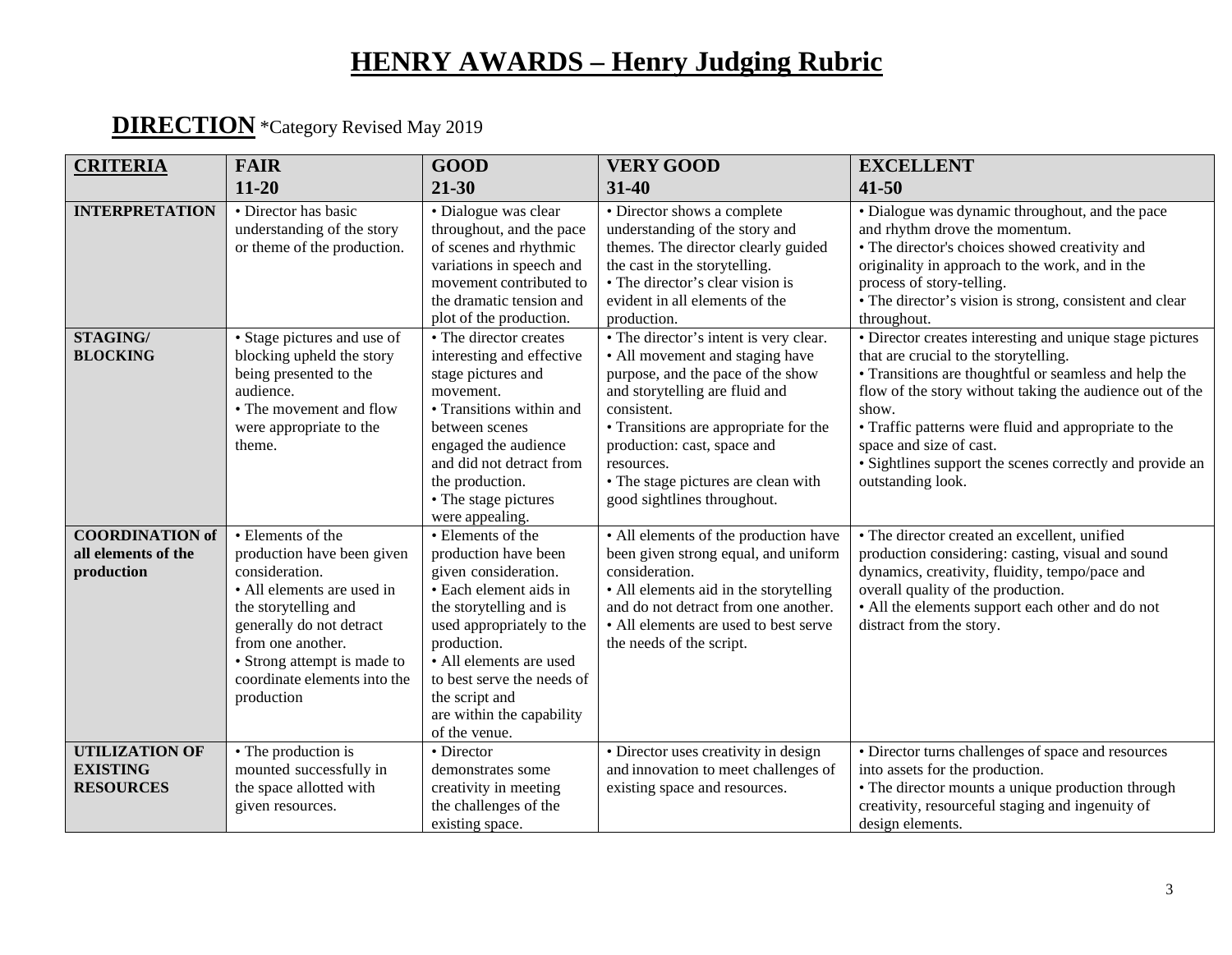#### **MUSICAL DIRECTION** \*Category Revised May 2021

| <b>CRITERIA</b>                                                                                                                                                      | <b>FAIR</b><br>$11 - 20$                                                                                                                                                               | <b>GOOD</b><br>$21 - 30$                                                                                                                                                                     | <b>VERY GOOD</b><br>$31 - 40$                                                                                                                                                                                                                                                                                                     | <b>EXCELLENT</b><br>$41 - 50$                                                                                                                                                                                                                                                                                                                                                                                                             |
|----------------------------------------------------------------------------------------------------------------------------------------------------------------------|----------------------------------------------------------------------------------------------------------------------------------------------------------------------------------------|----------------------------------------------------------------------------------------------------------------------------------------------------------------------------------------------|-----------------------------------------------------------------------------------------------------------------------------------------------------------------------------------------------------------------------------------------------------------------------------------------------------------------------------------|-------------------------------------------------------------------------------------------------------------------------------------------------------------------------------------------------------------------------------------------------------------------------------------------------------------------------------------------------------------------------------------------------------------------------------------------|
| <b>ACCURACY</b><br>Rhythm<br><b>Notes/Pitch</b><br>$\bullet$<br><b>Harmony</b><br>$\bullet$<br><b>Diction</b><br>$\bullet$<br><b>Dynamics</b><br>$\bullet$<br>Lyrics | · Singers can perform<br>the music at a basic<br>level.<br>· Songs are memorized.<br>• Lyrics are clear and<br>intelligible.                                                           | • Attempts at harmonies<br>are evident.<br>• No sharp or flat<br>singing and/or playing<br>present.                                                                                          | · Harmonies achieved.<br>• All playing is in tune.<br>• Chorus sings and musicians play as<br>a unit.<br>• Some dynamics used for show.                                                                                                                                                                                           | · Singers and musicians perform the music at a<br>superior level, including intonation, diction,<br>harmony, blend, dynamics, and rhythmic accuracy.                                                                                                                                                                                                                                                                                      |
| <b>INTERPRETATION</b><br><b>Tempi</b><br><b>Transitions</b><br><b>Phrasing</b><br>$\bullet$                                                                          | · Musical cues are picked<br>up w/o hesitation.<br>• Entrances are made<br>without hesitation.<br>· Singers demonstrate a<br>basic understanding of<br>what they are singing<br>about. | • Tempi is appropriate<br>for the style and<br>dramatic moment of the<br>piece.<br>• Singers able to make<br>entrances w/o staring at<br>the conductor.<br>• Underscoring is<br>unobtrusive. | • Underscoring contributes to scene<br>work.<br>• Tempi adds intensity and enhances<br>the dramatic moment.<br>• Phrasing adds to development of<br>the story and character.<br>• Ensemble (if present) provides a<br>solid foundation to the musical<br>numbers.<br>· Singers are consistent between line<br>and vocal delivery. | • Singers transition seamlessly from dialogue to vocals<br>and back into dialogue.<br>• Singers and musicians have an outstanding emotional<br>connection to the piece.<br>• The ensemble (if present) provides an integral vocal<br>foundation to the production.<br>• The pacing of all aspects of the music (tempi,<br>underscoring, musical numbers, overture/entr'act, etc)<br>all work in tandem with the pacing of the production. |
| <b>MUSICAL</b><br><b>STYLE</b>                                                                                                                                       | • Evidence of a grasp of<br>musical style of the score is<br>$present - if not in$<br>performance, then in<br>intention.                                                               | $\overline{\bullet}$ Most of the score is<br>performed in a manner<br>consistent with the style<br>of its composition.                                                                       | • The entire score is performed in<br>appropriate style based on the score,<br>the historical setting of the piece, or<br>the vision of the specific production.                                                                                                                                                                  | • Singers and instrumentalists demonstrate complete<br>understanding of the style of the score and/or<br>production and execute the material in a compelling<br>manner.<br>• All aspects of the musical production<br>(orchestra/band, singers, ensemble) work together to<br>provide a cohesive and memorable experience.                                                                                                                |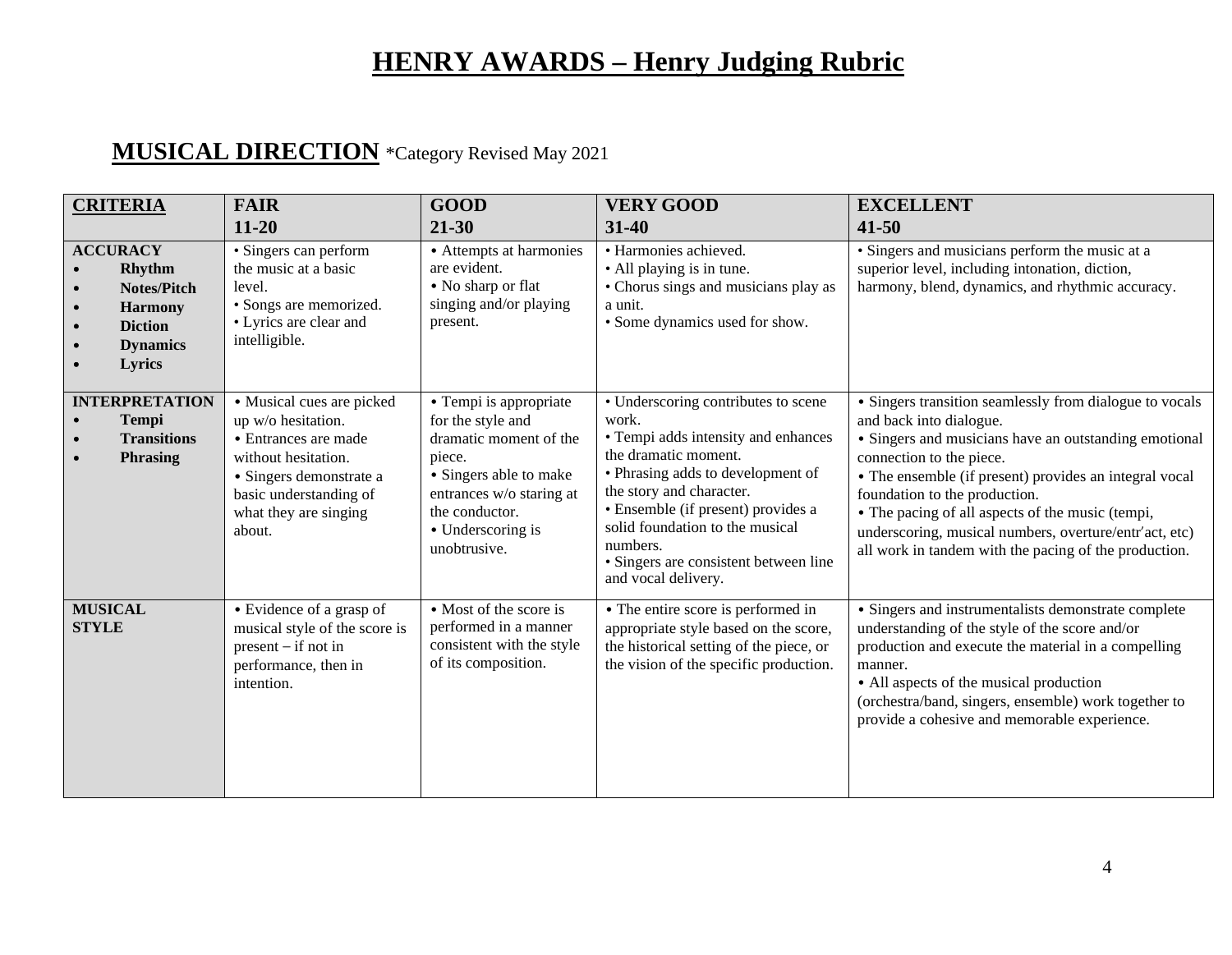## **CHOREOGRAPHY** \*Category Revised May 2021

| <b>CRITERIA</b>  | <b>FAIR</b><br>$11 - 20$                                                                                                                                                                                                                                                                                                                                         | <b>GOOD</b><br>$21 - 30$                                                                                                                                                                                                                                                                                                                                                                                                                                             | <b>VERY GOOD</b><br>31-40                                                                                                                                                                                                                                                                                                                                                                                                                                                                                                                        | <b>EXCELLENT</b><br>$41 - 50$                                                                                                                                                                                                                                                                                                                                                                                                                                                                                                                                         |
|------------------|------------------------------------------------------------------------------------------------------------------------------------------------------------------------------------------------------------------------------------------------------------------------------------------------------------------------------------------------------------------|----------------------------------------------------------------------------------------------------------------------------------------------------------------------------------------------------------------------------------------------------------------------------------------------------------------------------------------------------------------------------------------------------------------------------------------------------------------------|--------------------------------------------------------------------------------------------------------------------------------------------------------------------------------------------------------------------------------------------------------------------------------------------------------------------------------------------------------------------------------------------------------------------------------------------------------------------------------------------------------------------------------------------------|-----------------------------------------------------------------------------------------------------------------------------------------------------------------------------------------------------------------------------------------------------------------------------------------------------------------------------------------------------------------------------------------------------------------------------------------------------------------------------------------------------------------------------------------------------------------------|
| <b>EXECUTION</b> | · Performers exhibit a<br>solid grasp of the steps<br>and movement throughout<br>the performance with few<br>mistakes.<br>• The choreography<br>created is appropriate to<br>the level of the<br>performers.<br>• There is a basic level of<br>musicality displayed in<br>the choreography to<br>support the<br>complimentary elements<br>of music and movement. | • Steps are executed<br>correctly with an added<br>level of performance.<br>• Transitions and<br>changes in formations<br>within musical numbers<br>run smoothly.<br>• Attention to details<br>and execution within a<br>number are present.<br>• The choreography<br>works in harmony with<br>other elements to<br>communicate the story.                                                                                                                           | • The performers are engaged on all<br>levels and create an<br>energy/environment that elevates the<br>overall experience of the audience.<br>• Transitions from scenes into and<br>out of musical numbers as well as<br>within the number are clean.<br>• The choreography works in<br>harmony with the other elements to<br>communicate the story.                                                                                                                                                                                             | • The performers are fully engaged on all levels and<br>create an energy/environment that elevates the<br>overall experience of the audience.<br>• Transitions from scenes into and out of musical<br>numbers are tight and clean.<br>• The choreography is outstanding and is an effective<br>contribution to the story,<br>• Character choices, energy, and connection with the<br>audience and the other performers onstage are<br>outstanding.                                                                                                                    |
| <b>VARIETY</b>   | • The choreographer has<br>creatively designed<br>material that is unique and<br>exhibits a wide range of<br>steps and skills.<br>• When applicable,<br>choreography has been<br>created for differing skill<br>levels.                                                                                                                                          | • The choreographer<br>has created diverse and<br>interesting steps,<br>formations, and visual<br>pictures throughout the<br>production.<br>• The material uses a<br>variety of artistic and<br>technical skills<br>appropriate to the level<br>of performers and<br>creates differing levels<br>of movement when<br>appropriate.<br>• The choreographer<br>exhibited skill by<br>creating steps in<br>different styles of dance<br>when appropriate to the<br>show. | • The content is dynamic and uses a<br>wide vocabulary of dance steps,<br>formations, and pictures that have<br>been crafted for each number or<br>dance segment.<br>• The choreographer has used a wide<br>variety of artistic and technical skills<br>to challenge the performers to help<br>build effective characters and further<br>the story.<br>• The choreography not only explores<br>different styles of dance but<br>incorporates costumes, props and the<br>set in an interesting and effective way<br>when appropriate to the show. | • The unique and creative use of a multitude of steps,<br>formations, and pictures has been crafted with<br>excellence and is crucial to elevating the level of the<br>performance.<br>• Performers confidently execute the multitude of<br>material and styles of dance (when appropriate) while<br>infusing character choices and immersing the audience<br>throughout the show.<br>• The production has expertly incorporated appropriate<br>styles of dance and displays creative use of space as<br>well as props and costumes to heighten the overall<br>level. |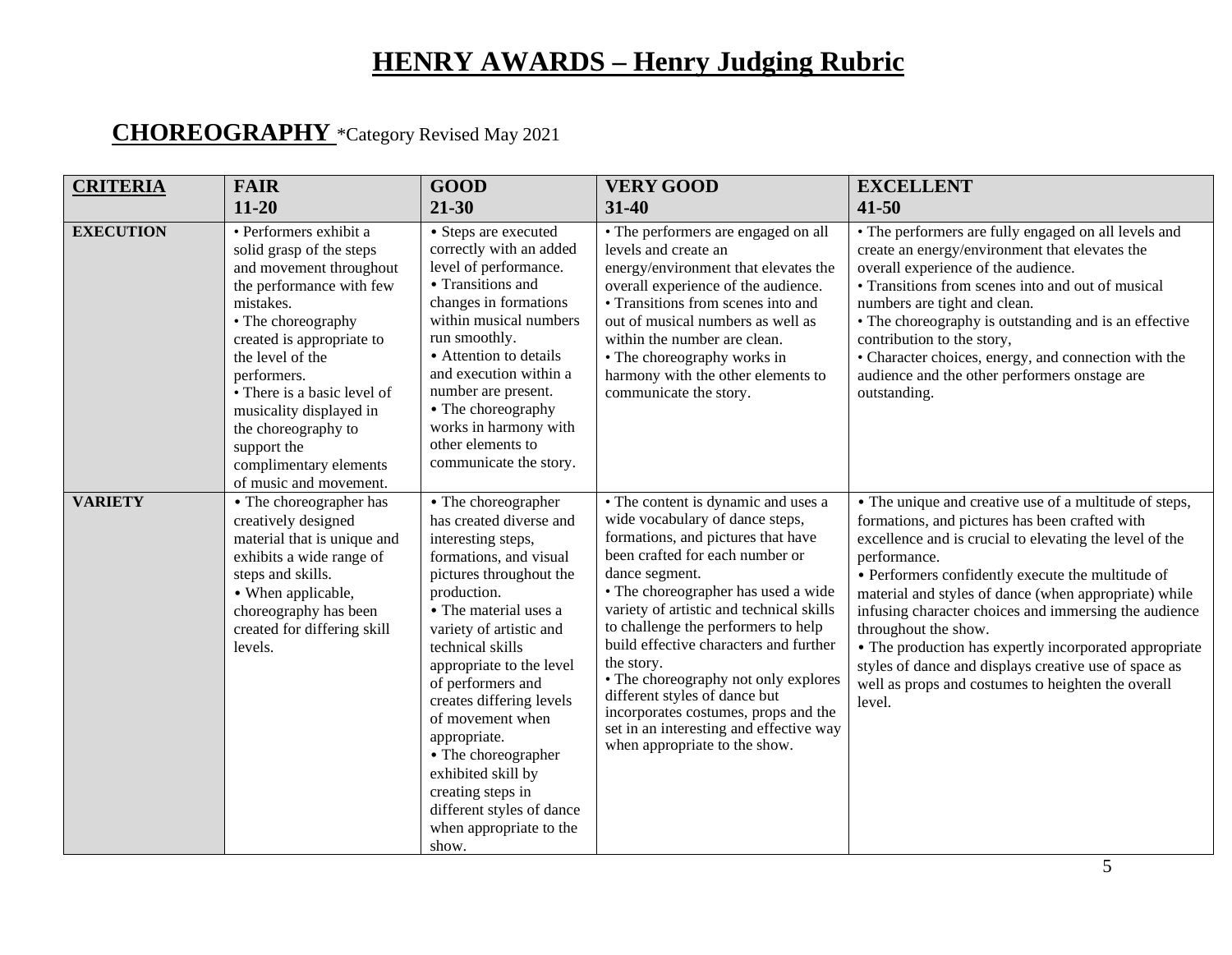| <b>USE OF SPACE</b> | • Balanced use of<br>performers on stage.<br>• All areas of playing space<br>are utilized well. | • Spatial awareness<br>demonstrated in<br>placement of dancers<br>and flow of dance<br>segments.<br>• Set is utilized well<br>within choreography.                                                                                                 | • Use of levels, interesting<br>formations, or visually appealing<br>formations are present.<br>• There is a use of creative entrances<br>and exits. Formations are effectively<br>staged for visual clarity and<br>aesthetics.                                                                                                                                                                                                                                                                          | • Excellent use of stage space,<br>levels and formations.<br>• Complete integration of<br>movement elements within the spacial elements.<br>• Formations are staged for visual clarity and<br>aesthetics and are an outstanding compliment to<br>storytelling in the space provided.                                                                                                                                                                                                                  |
|---------------------|-------------------------------------------------------------------------------------------------|----------------------------------------------------------------------------------------------------------------------------------------------------------------------------------------------------------------------------------------------------|----------------------------------------------------------------------------------------------------------------------------------------------------------------------------------------------------------------------------------------------------------------------------------------------------------------------------------------------------------------------------------------------------------------------------------------------------------------------------------------------------------|-------------------------------------------------------------------------------------------------------------------------------------------------------------------------------------------------------------------------------------------------------------------------------------------------------------------------------------------------------------------------------------------------------------------------------------------------------------------------------------------------------|
| <b>ARTISTRY</b>     | • The choreography<br>attempts to create a mood<br>and feeling/wishing for<br>each number.      | • Choreographer<br>effectively executed<br>ideas of movement,<br>skills, staging and<br>visual clarity to each<br>number.<br>• Transitions are well<br>crafted to help focus the<br>story and to take the<br>audience in the desired<br>direction. | • Choreographer effectively executes<br>ideas of movement, skills, staging<br>and visual clarity to each number.<br>• Transitions are well crafted and<br>focus the story.<br>• The performers display excellent<br>movement quality by making smooth<br>transitions between<br>movements/steps, attacking<br>sharp/strong movements or<br>exhibiting control with smooth,<br>sustained motions.<br>• The overall choreography is<br>unique to the production and ads<br>overall dimension to the story. | • The performers display excellent movement<br>quality by making smooth transitions between<br>movements/steps, attacking sharp/strong movements<br>or exhibiting control with smooth, sustained<br>motions.<br>• The choreographer has created the physical<br>embodiment of the story integrating intention, style,<br>emotion and character into the piece.<br>• Choreography enables the performers to convey<br>the movement and use it to forward the storytelling<br>in an outstanding manner. |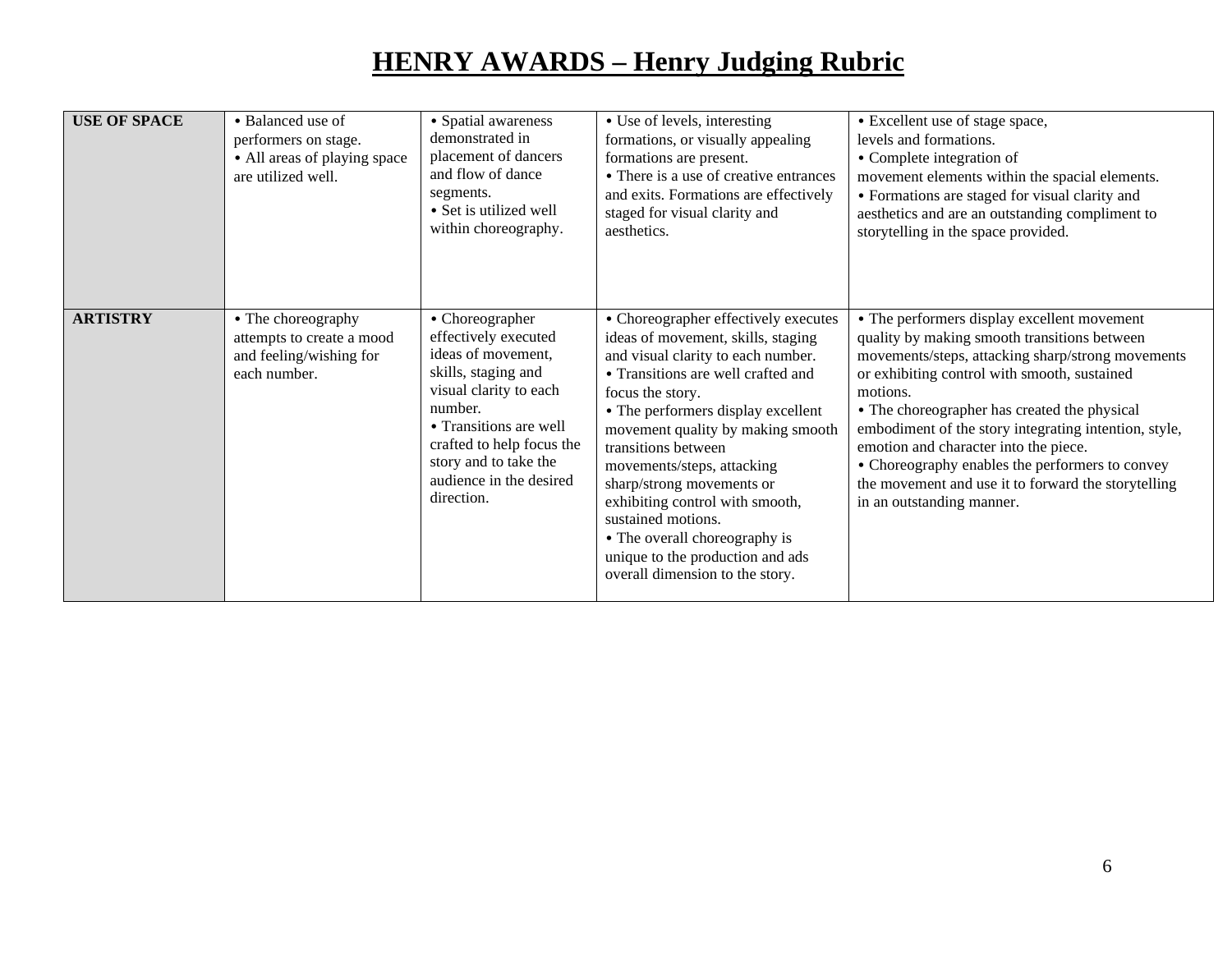#### **COSTUME DESIGN** \*Category Revised May 2021

| <b>CRITERIA</b>                              | <b>FAIR</b><br>$11 - 20$                                                                                                                        | <b>GOOD</b><br>$21 - 30$                                                                                                                                                                                                                                                                                                | <b>VERY GOOD</b><br>$31 - 40$                                                                                                                                                                                                                                                                                                                           | <b>EXCELLENT</b><br>$41 - 50$                                                                                                                                                                                                                                                                                                                        |
|----------------------------------------------|-------------------------------------------------------------------------------------------------------------------------------------------------|-------------------------------------------------------------------------------------------------------------------------------------------------------------------------------------------------------------------------------------------------------------------------------------------------------------------------|---------------------------------------------------------------------------------------------------------------------------------------------------------------------------------------------------------------------------------------------------------------------------------------------------------------------------------------------------------|------------------------------------------------------------------------------------------------------------------------------------------------------------------------------------------------------------------------------------------------------------------------------------------------------------------------------------------------------|
| <b>ORIGINALITY/</b><br><b>CREATIVITY</b>     | • Costumes create an<br>overall look that fits the<br>show.<br>• Individual costumes are<br>coordinated to tell the<br>story of the production. | • The costumes for the<br>entire cast are<br>coordinated to tell the<br>story.<br>• The design creates a<br>concept that forwards<br>the story.                                                                                                                                                                         | • Color palette is used effectively.<br>• Costumes for the entire cast are<br>coordinated.<br>• The designer has created a concept<br>that forwards the story, supports the<br>script, and supports direction of the<br>piece.<br>• Costumes work in alignment with<br>other design elements.                                                           | • Color palette is outstanding, and all costumes are<br>superbly/artfully coordinated.<br>• The designer has created a well-executed concept<br>that fully supports strong storytelling and vision.<br>• The costume design enhances the overall look and<br>feel of the show.<br>• Costumes strongly collaborate with all other design<br>elements. |
| <b>VISUAL PICTURE/</b><br><b>WORKMANSHIP</b> | • Full cast members are<br>costumed.<br>• Costumes create a<br>united look that supports<br>the show.                                           | • Full cast members are<br>dressed specifically for<br>their roles in the<br>production.<br>• All costumes are<br>"finished" with no un-<br>sewn hems or unfitted<br>details unless that is the<br>intended/approved<br>design concept.<br>• The costumes are<br>picturesque and<br>contribute to telling the<br>story. | • Full cast members are dressed<br>specifically for their roles in the<br>production.<br>• Costume changes that are smooth.<br>• All costumes are "finished" with no<br>un-sewn hems or unfitted details,<br>unless that is the intended concept.<br>• The overall visual of the costumes is<br>pictures que and contributes to strong<br>storytelling. | · All previous criteria plus:<br>• The overall visuals of the costumes is<br>exquisite/picturesque and contribute to superior<br>storytelling.<br>• Costumes designate a character's status, personality,<br>relationships, and add a vital element to the storytelling<br>of the overall production.                                                |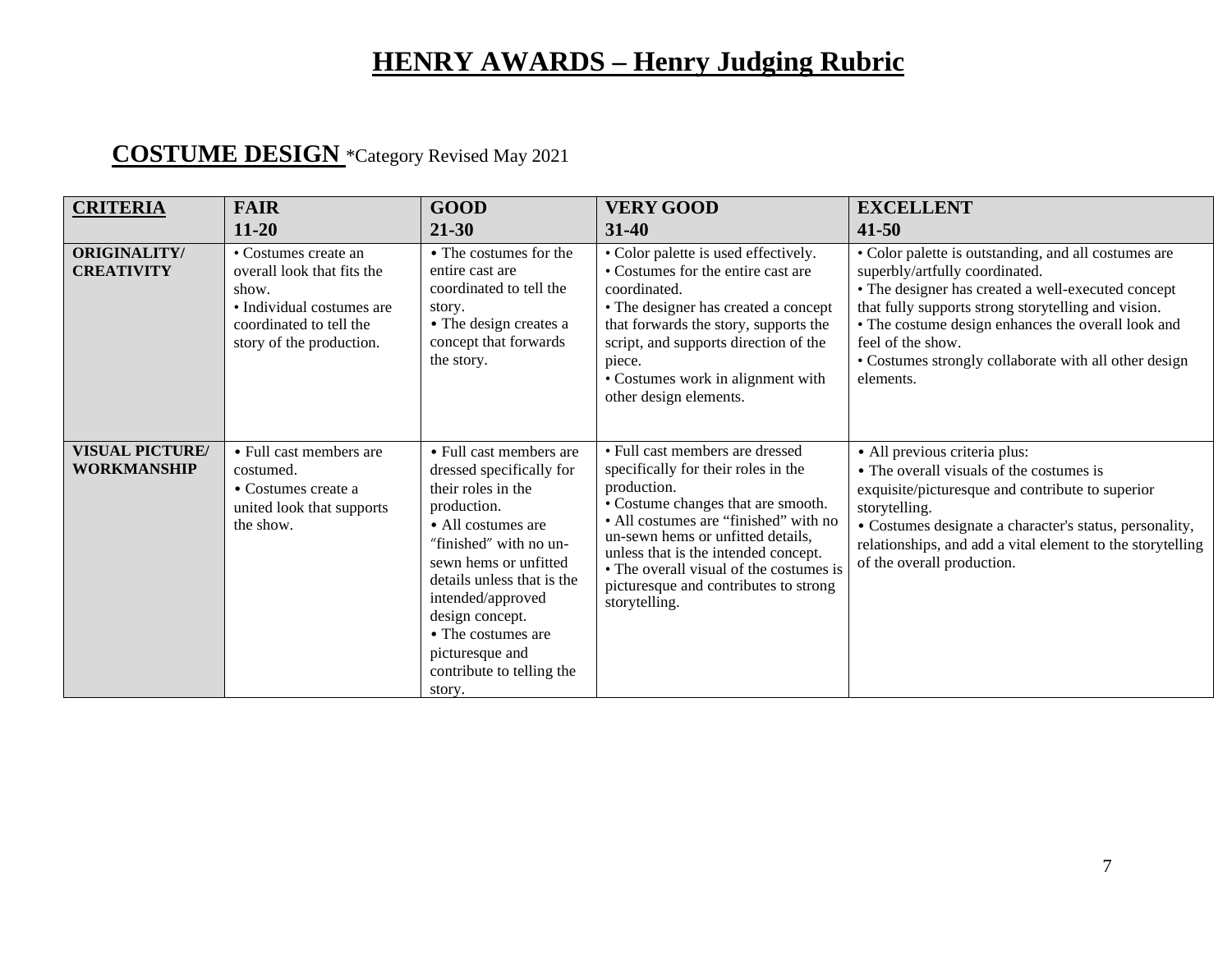| <b>FIT/EASE OF</b><br><b>MOVEMENT</b> | • All costumes are the<br>appropriate sizes/fit for<br>each performer and allow<br>for appropriate movement<br>unless that is the<br>intended/approved concept<br>of the story. | • All costumes are the<br>appropriate sizes/fit for<br>each performer unless<br>that is the<br>intended/approved<br>concept of the story.<br>• Costumes are<br>properly sized or<br>hemmed according to<br>the style/period of the<br>production.<br>• Costumes in no way<br>hinder performance &<br>are designed to each<br>specific actor according<br>to their body type &<br>ability. | • Costumes are well suited to each<br>actor sized or hemmed according to<br>style/period of the production.<br>• Costumes add ease and fluidity to<br>the performance.<br>$\bullet$ Costumes enhance the story $\&$<br>vision of the production.<br>• Costumes never distract from the<br>story due to poorly designed<br>mechanics.            | • Costumes are designed for each individual actor to<br>fully support their character while performing.<br>• Costumes are strongly suited to each actor, are<br>sized or hemmed according to style/period, and<br>allow fluid movement per the director's choices.<br>• Costumes strongly enhance the story & vision of<br>the production.<br>• Costumes never distract from the story due to<br>poorly designed mechanics.                  |
|---------------------------------------|---------------------------------------------------------------------------------------------------------------------------------------------------------------------------------|-------------------------------------------------------------------------------------------------------------------------------------------------------------------------------------------------------------------------------------------------------------------------------------------------------------------------------------------------------------------------------------------|-------------------------------------------------------------------------------------------------------------------------------------------------------------------------------------------------------------------------------------------------------------------------------------------------------------------------------------------------|----------------------------------------------------------------------------------------------------------------------------------------------------------------------------------------------------------------------------------------------------------------------------------------------------------------------------------------------------------------------------------------------------------------------------------------------|
| PERIOD/<br><b>AUTHENTICITY</b>        | • Costumes reflect specific<br>time, place, and style.                                                                                                                          | • Costumes reflect<br>specific time, place, and<br>style.<br>• Costume materials<br>and design support the<br>specific time and<br>storytelling elements.                                                                                                                                                                                                                                 | • Costumes include details that<br>contribute to audience's knowledge<br>of specific times and place of the<br>show.<br>• Costume representation of the<br>period is realistic and believable.<br>• Fabrics and costume elements<br>work well with the other design<br>elements to create a mood and feel<br>that is appropriate to the period. | • Costumes include details that contribute to<br>audience's knowledge of specific time, place of the<br>show.<br>• Costume representation of the period is authentic<br>& picturesque.<br>• Fabrics and costume elements exceptionally align<br>with the scenic and lighting to create mood and feel<br>that is appropriate to the period.<br>• Costumes are very effective in illustrating the<br>concept & storytelling of the production. |
| <b>MAINTENANCE</b>                    | • Costumes stay intact<br>throughout the performance<br>if that is intended.<br>• Costume elements are in<br>adequate condition.                                                | • Costumes are<br>cleaned and pressed as<br>needed to support the<br>period and style of the<br>show.<br>• Costume details are<br>well maintained.                                                                                                                                                                                                                                        | • Costumes are cleaned<br>and neatly pressed as needed to<br>support the period $&$ style of show.<br>• There are no obvious broken or<br>dysfunctional elements unless that is<br>the intended concept of the story.<br>• Costumes appear to be regularly<br>cleaned and maintain the design that<br>fully supports the story.                 | • Costumes are in excellent condition.<br>• Costumes are cleaned, neatly pressed, and support<br>the period/style/vision of the show.<br>• There are no obvious broken or dysfunctional<br>elements unless that is the intended concept of the<br>story.<br>• Costumes appear to be regularly cleaned and<br>maintain the design that exceptionally supports the<br>story.                                                                   |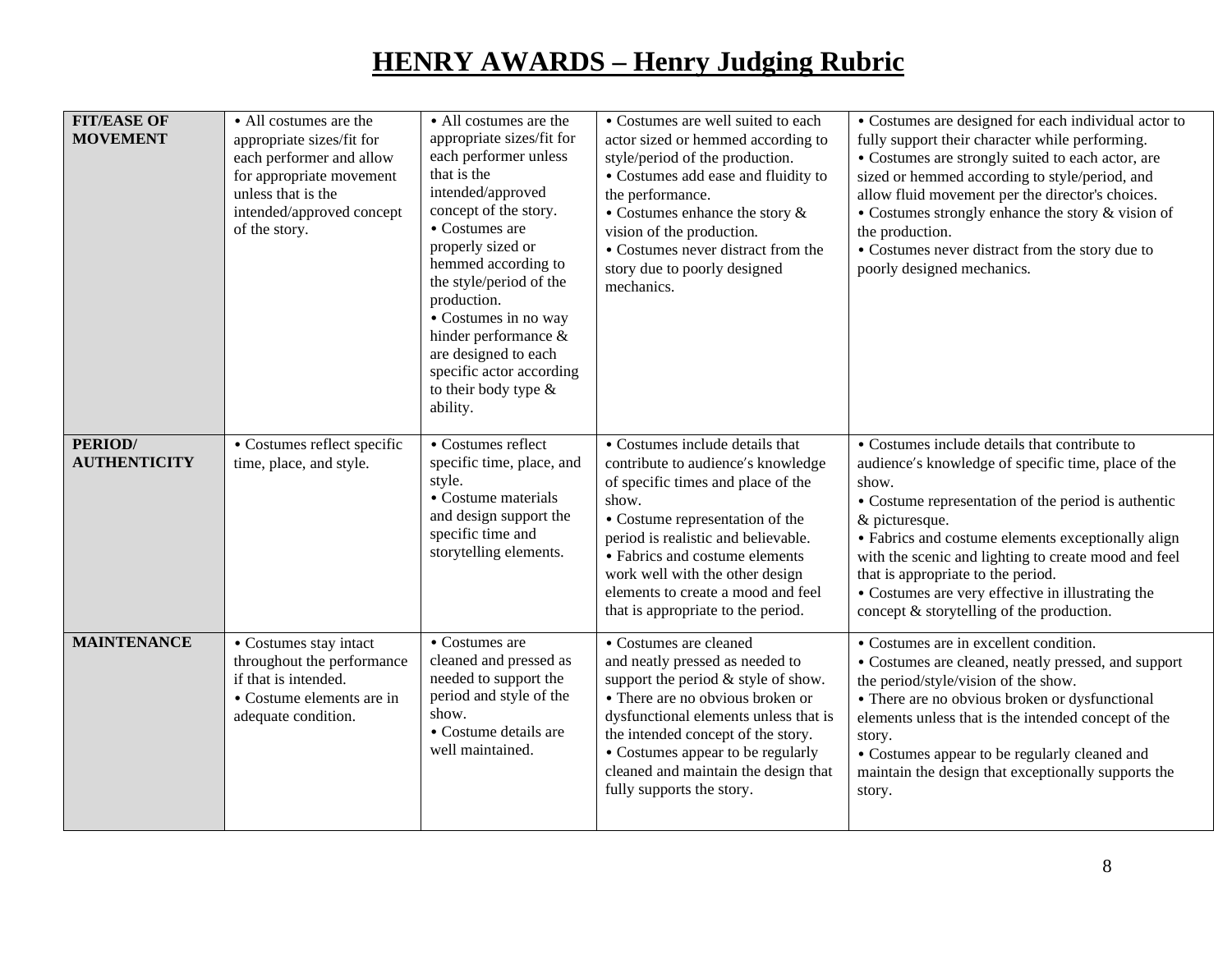#### **LIGHTING DESIGN** \*Category Revised May 2021

| <b>CRITERIA</b>       | <b>FAIR</b><br>$11 - 20$                                                                                                                     | <b>GOOD</b><br>$21 - 30$                                                                                                                                                                         | <b>VERY GOOD</b><br>$31 - 40$                                                                                                                                                                                                                                                                                                                                                                          | <b>EXCELLENT</b><br>$41 - 50$                                                                                                                                                                                                                                                                                                                                                                                                                                                   |
|-----------------------|----------------------------------------------------------------------------------------------------------------------------------------------|--------------------------------------------------------------------------------------------------------------------------------------------------------------------------------------------------|--------------------------------------------------------------------------------------------------------------------------------------------------------------------------------------------------------------------------------------------------------------------------------------------------------------------------------------------------------------------------------------------------------|---------------------------------------------------------------------------------------------------------------------------------------------------------------------------------------------------------------------------------------------------------------------------------------------------------------------------------------------------------------------------------------------------------------------------------------------------------------------------------|
| <b>ILLUMINATION</b>   | • Scenic elements and<br>performers are visible<br>with no unintentional dark<br>spots, deep shadows,<br>and/or obvious broken<br>equipment. | • Lighting exhibits<br>carved separation of<br>space.<br>• The lighting design<br>creates definition of the<br>playing area.<br>• There is minimal<br>lighting spill outside of<br>playing area. | • Lighting is utilized to help guide<br>the audience in following the story.<br>• There is no lighting spill outside of<br>the playing space.<br>• Some special lighting effects may<br>be utilized to assist in the<br>storytelling.                                                                                                                                                                  | • Lighting design highlights action.<br>• Lighting aids the story being told by focusing the<br>audience attention on key elements.<br>• Lighting design does an outstanding job of keeping<br>background or other areas lit in compelling ways<br>(allows for a full stage picture).<br>• The design excels at drawing attention to help tell<br>the story while creating a spectacular full stage<br>picture.<br>• The lighting has excellent balance throughout the<br>show. |
| <b>TIME AND PLACE</b> | · Lights create basic time<br>and place of the story.                                                                                        | • Lights convey<br>consistent time and<br>place by thoughtful use<br>of intensity, color, and<br>textures.<br>• Practical lighting is<br>utilized.                                               | • The quality of lighting design is<br>appropriate to the geographical<br>location.<br>• Lighting evokes the feeling of its<br>specific intentions and ideas ("warm,<br>cold, daylight, nighttime") as well as<br>creating emotional responses<br>consistent with the themes of the<br>story being told.<br>• Practical lighting is used effectively<br>in conjunction with theatrical<br>instruments. | • Lighting achieves excellent nuances of time such as<br>dusk vs night, or dawn vs day.<br>• Timing of light cues is outstanding in telling the story<br>and establishing the settings.<br>• Practical lighting is utilized effectively and<br>exquisitely.<br>• The length of cues is extraordinarily effective in the<br>way the audience may or may not notice the lighting<br>shift.<br>• Lighting does an excellent job of telling us where and<br>when we are in time.    |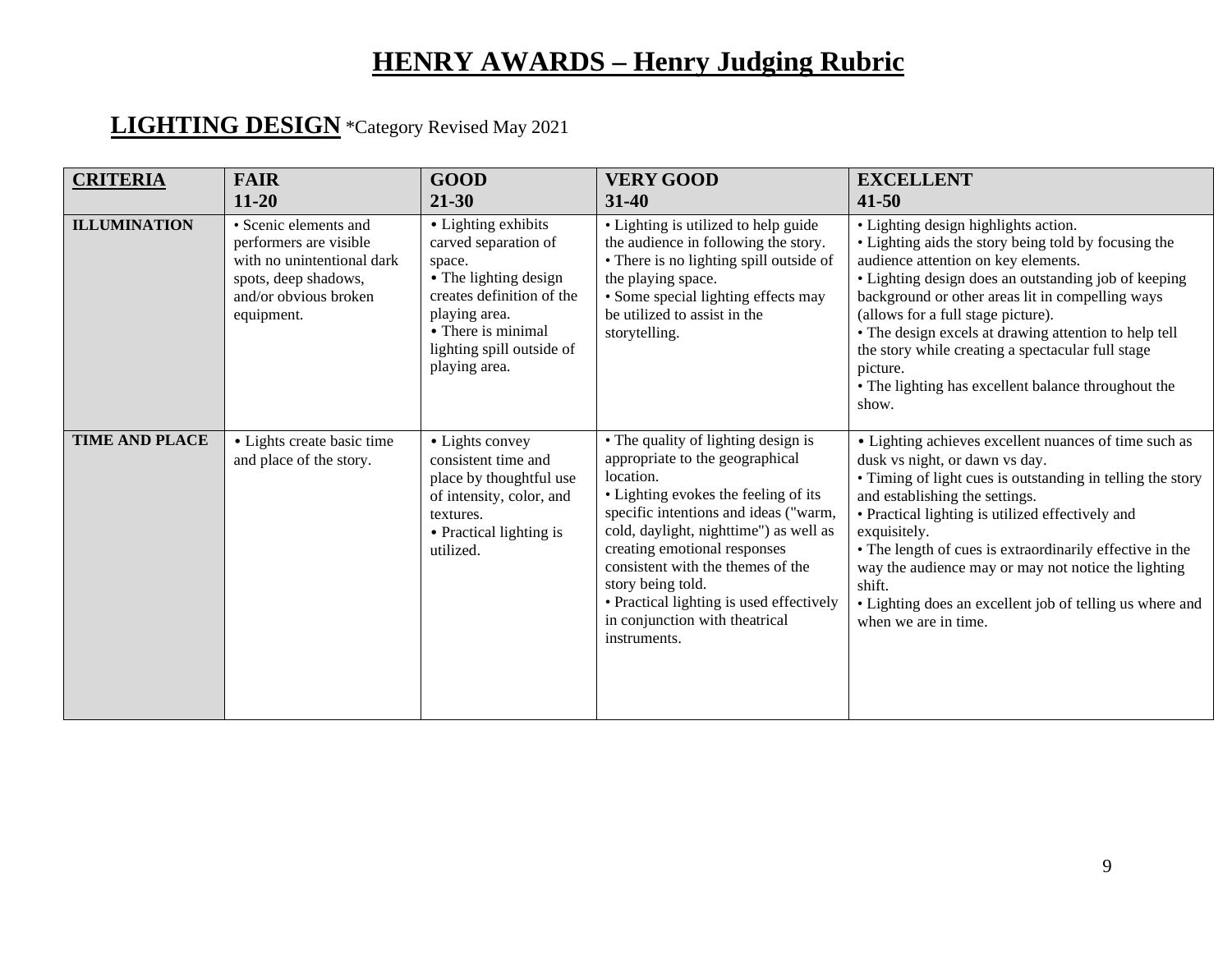| <b>ARTISTIC</b><br><b>EXPRESSION</b> | • The lighting design<br>attempts to focus mood and<br>feeling.                                            | • Lighting evokes and<br>enhances the mood of<br>the piece.<br>• Colors and textures<br>are used well to<br>enhance scenes.<br>• Lighting is used<br>effectively as part of the<br>story telling, thus<br>showing us where/when<br>to look.    | • The lighting designer uses colors<br>and textures in a smart and creative<br>manner that enhances the story.<br>• Lighting does a very good job of<br>invoking feelings and moods.<br>• Light intensity and quality impact<br>the production in thought-provoking<br>ways.           | • The lighting design does an outstanding job of<br>reflecting the director's full vision.<br>• Lighting design works in harmony with the other<br>production elements and culminates in a superior<br>value for the production.                                                                                                                                                                                                                                                    |
|--------------------------------------|------------------------------------------------------------------------------------------------------------|------------------------------------------------------------------------------------------------------------------------------------------------------------------------------------------------------------------------------------------------|----------------------------------------------------------------------------------------------------------------------------------------------------------------------------------------------------------------------------------------------------------------------------------------|-------------------------------------------------------------------------------------------------------------------------------------------------------------------------------------------------------------------------------------------------------------------------------------------------------------------------------------------------------------------------------------------------------------------------------------------------------------------------------------|
| <b>TECHNICAL</b><br><b>EXECUTION</b> | • The lighting design<br>appears to execute<br>visibility, angle, isolation,<br>focus, and unwanted spill. | • Lighting effectively<br>executes visibility,<br>angle, isolation, focus,<br>and unwanted spill.<br>• Cues are built with<br>time sensitivity.<br>• Blackouts and/or<br>transition lighting cues<br>are timed correctly with<br>scene shifts. | • The lighting design is successful at<br>creating a rhythm and flow that<br>moves the story along.<br>• Cues are accurate and contain the<br>element of musicality.<br>· Special effects, such as Fog/Haze,<br>Strobe and other lighting related<br>effects are utilized effectively. | • The lighting design achieves nuances that make<br>light shifts subliminal or attention drawing.<br>• Execution of lighting elements integrate<br>seamlessly with the action, the musicality, and<br>storytelling.<br>• The lighting designer utilizes equipment available<br>exquisitely, inclusive of any special effects.<br>• Lighting throughout the piece is superb.<br>• Any manually controlled lighting instruments<br>(inclusive of spotlights) are handled with aplomb. |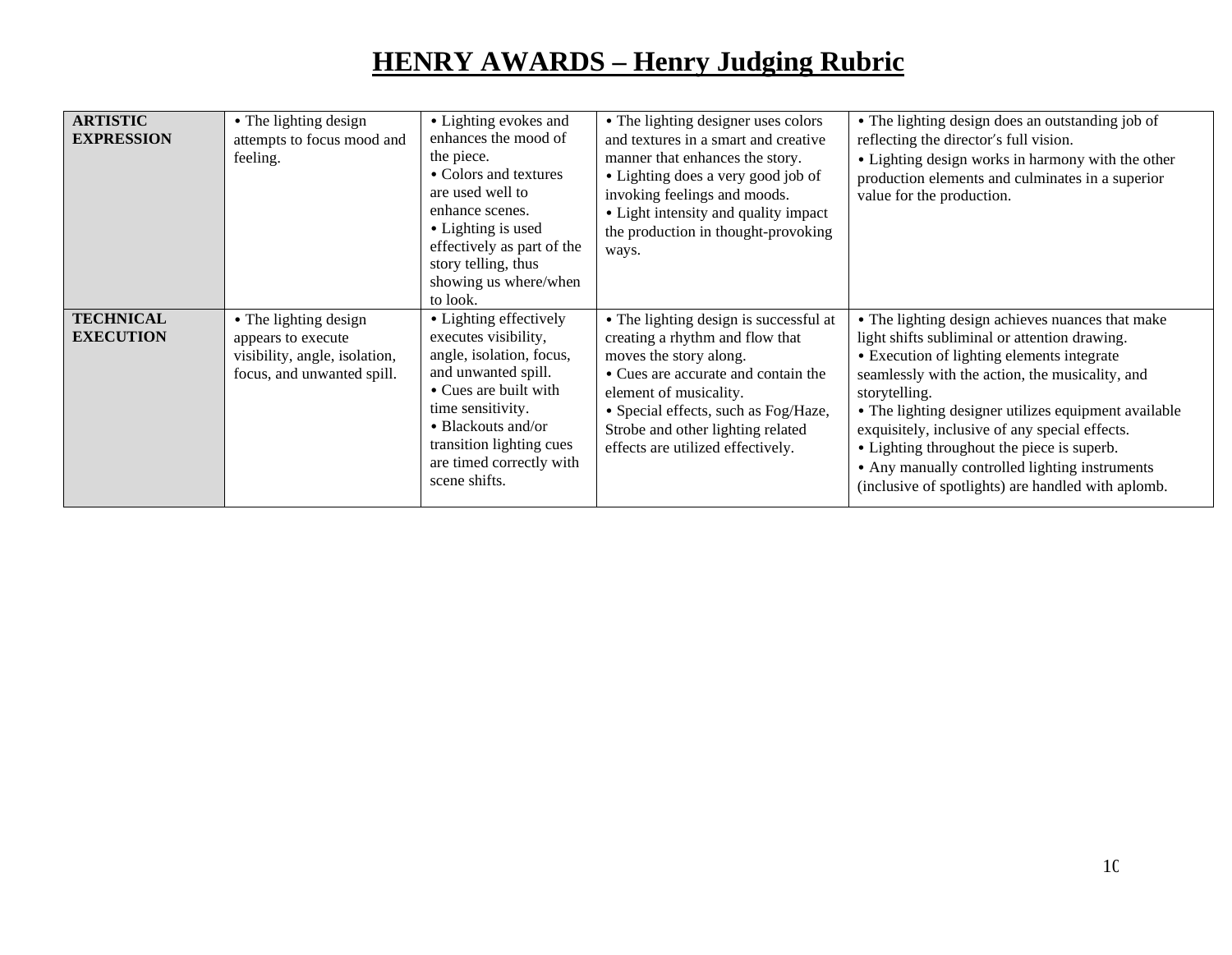#### **SCENIC DESIGN** \*Category Revised May 2021

| <b>CRITERIA</b>                             | <b>FAIR</b>                                                                                                   | <b>GOOD</b>                                                                                                                                                    | <b>VERY GOOD</b>                                                                                                                                                                                                                                                                                                                                                       | <b>EXCELLENT</b>                                                                                                                                                                                                                                                                                                                                                                        |
|---------------------------------------------|---------------------------------------------------------------------------------------------------------------|----------------------------------------------------------------------------------------------------------------------------------------------------------------|------------------------------------------------------------------------------------------------------------------------------------------------------------------------------------------------------------------------------------------------------------------------------------------------------------------------------------------------------------------------|-----------------------------------------------------------------------------------------------------------------------------------------------------------------------------------------------------------------------------------------------------------------------------------------------------------------------------------------------------------------------------------------|
|                                             | $11 - 20$                                                                                                     | 21-30                                                                                                                                                          | $31 - 40$                                                                                                                                                                                                                                                                                                                                                              | $41 - 50$                                                                                                                                                                                                                                                                                                                                                                               |
| <b>ESTABLISHES</b><br><b>TIME AND PLACE</b> | • A basic indication of<br>time and place of the<br>production is evident in<br>the scenic design.            | · Scenic elements assist<br>in defining time and<br>place.<br>• Elements of the scenic<br>design assist in<br>establishing the time<br>and place of the story. | · All scenic elements demonstrate<br>strong definition of time and place in<br>relation to the story.<br>• The colors and artistic styles of the<br>scenic design help to advance the<br>story.<br>• Continuity is evident from scene to<br>scene and stays consistent<br>throughout.<br>· Scenic elements enhance<br>storytelling and the overall artistic<br>vision. | • All scenic elements superbly demonstrate strong<br>definition of time and place in relation to the story.<br>• The colors and artistic styles fit the specific period<br>and advance the story.<br>• Continuity regarding time and place is evident from<br>scene to scene and stays consistent throughout.<br>• All scenic elements strongly enhance the<br>storytelling and vision. |
| <b>PRACTICAL/</b><br><b>FUNCTIONAL</b>      | • Basic scenery is<br>evident.                                                                                | • All moments of the<br>production have<br>appropriate scenery and<br>aid in storytelling.<br>• The scenery is<br>functional                                   | • Scenic elements are usable and in<br>working order.<br>· Scenic elements are in harmony with<br>open space.                                                                                                                                                                                                                                                          | • All scenic elements work smoothly and are in<br>harmony with performers.<br>• The scenic elements work exceptionally well within<br>the space they exist in, and allow performers to work in<br>and around elements.<br>• All scenic elements are outstanding in functionality.                                                                                                       |
| <b>EFFICIENCY</b>                           | • When scenery changes<br>throughout the<br>performance, the scenic<br>elements appear to be easily<br>moved. | • Smooth transitions are<br>evident the majority of<br>the time.<br>• Changes are executed<br>with a minimum of<br>personnel and time.                         | • Scenic changes are made with<br>smooth and efficient time.<br>• Changes made keep the story<br>flowing.                                                                                                                                                                                                                                                              | • All transitions are thoughtfully integrated into the<br>full production and help move the story effectively.                                                                                                                                                                                                                                                                          |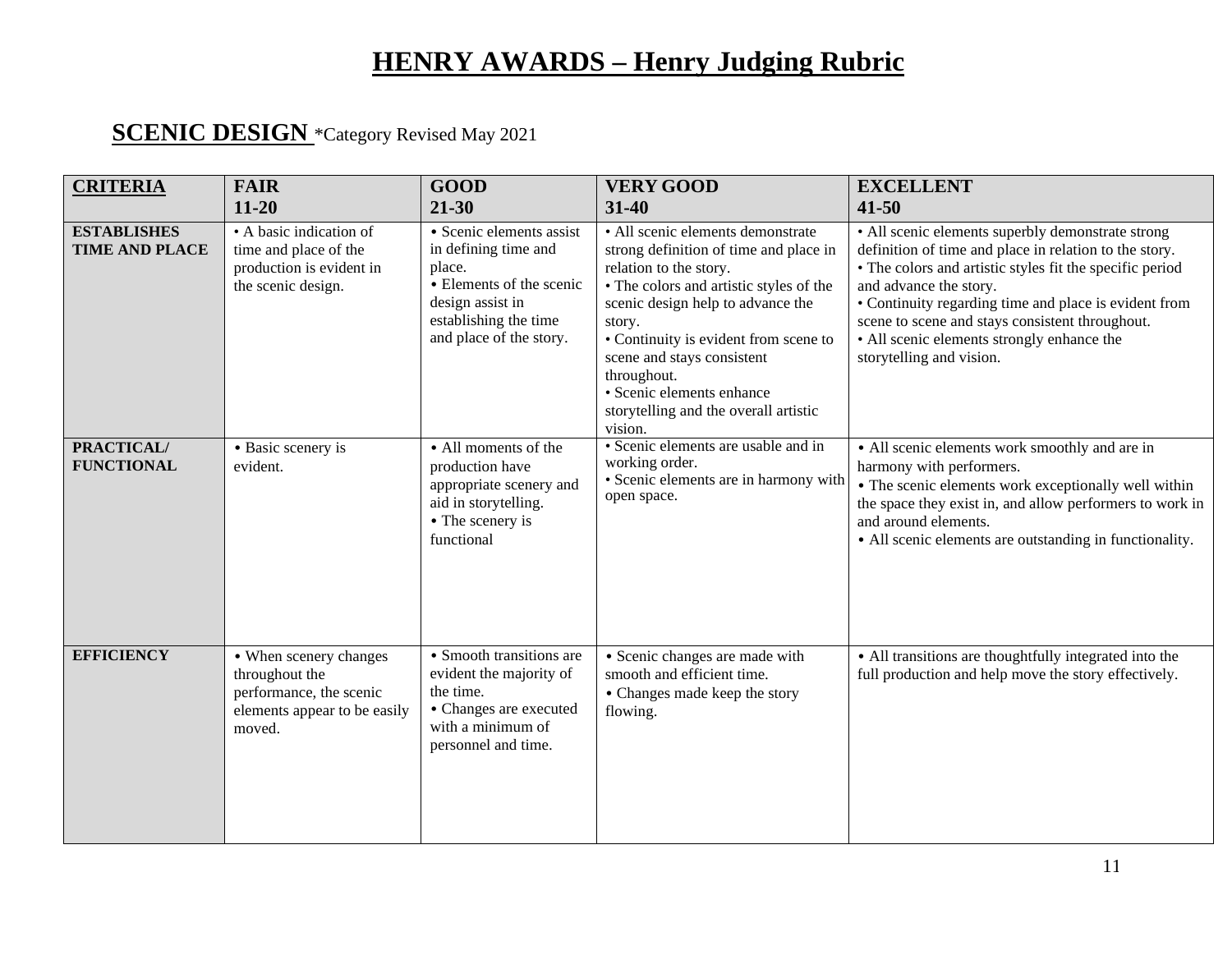| <b>EFFECTIVE USE</b><br><b>OF STAGE</b><br><b>SPACE</b> | • Scenic elements fit in the<br>stage space provided                                                                  | • Scenery is well suited<br>for the performance<br>space.<br>• Inventive ways to<br>effectively utilize the<br>stage space are<br>apparent.                                                 | • Scenery is designed to maximize<br>the space.<br>• Strong creativity and inventiveness<br>are used via these elements to tell the<br>story.                                                                                                                                                                        | • Scenery creatively maximizes space.<br>• Exceptional creativity and innovative techniques<br>are used in the space.<br>• There is outstanding thought put into the union<br>between scenery and other production elements.                                                                                                                                                      |
|---------------------------------------------------------|-----------------------------------------------------------------------------------------------------------------------|---------------------------------------------------------------------------------------------------------------------------------------------------------------------------------------------|----------------------------------------------------------------------------------------------------------------------------------------------------------------------------------------------------------------------------------------------------------------------------------------------------------------------|-----------------------------------------------------------------------------------------------------------------------------------------------------------------------------------------------------------------------------------------------------------------------------------------------------------------------------------------------------------------------------------|
| <b>ARTISTRY</b>                                         | • Scenery appears complete<br>in relation to available<br>resources.<br>• The mise en scene is fluid<br>and constant. | • Scenery is well-<br>painted and/or finished<br>with colors and<br>textures.<br>• There are no<br>unfinished elements.<br>• The scenic elements<br>create mood and add to<br>storytelling. | • Scenery is completed and is<br>aesthetically satisfying for the<br>purposes of the piece.<br>• Scenery has well-thought-out<br>textures, colors, and attention to<br>detail.<br>• All finishes and details enhance the<br>production.<br>• Elements significantly add to the<br>mood and enhance the storytelling. | • Attention to details, textures and colors is<br>exceptional.<br>• All finishes and details enhance the scenery.<br>• Scenery contributes to the overall theme of the<br>show and defines moments and scenes.<br>• Visual elements are exceptional and are crucial to<br>the storytelling of the piece.<br>• Scenery beautifully works in harmony with other<br>design elements. |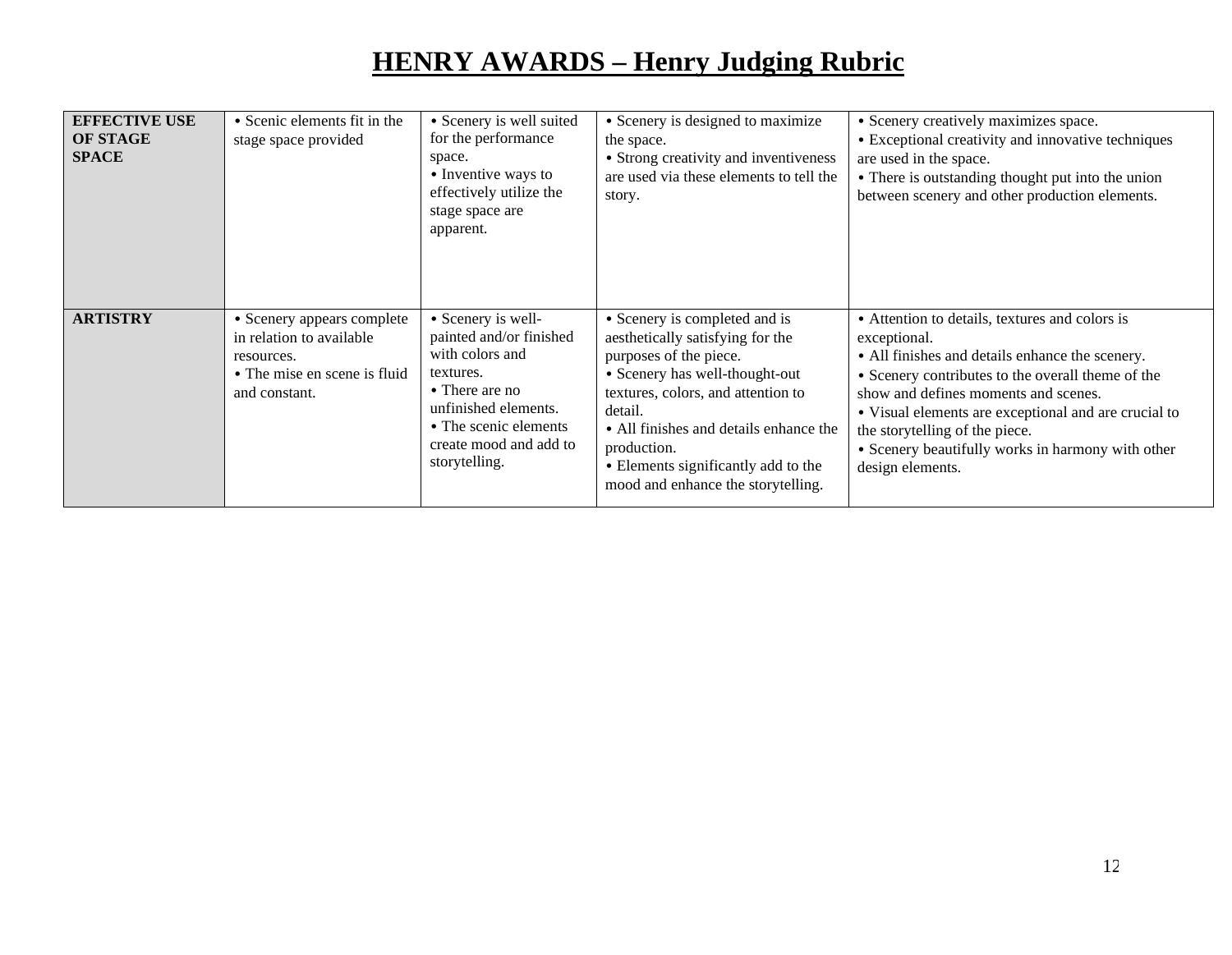#### **SOUND DESIGN** \*Category Revised May 2021

| <b>CRITERIA</b>                                                                        | <b>FAIR</b>                                                                                                                                                                                                      | <b>GOOD</b>                                                                                                                                                                                                                | <b>VERY GOOD</b>                                                                                                                                                                                                        | <b>EXCELLENT</b>                                                                                                                                                                                                                                                                                                                                                         |
|----------------------------------------------------------------------------------------|------------------------------------------------------------------------------------------------------------------------------------------------------------------------------------------------------------------|----------------------------------------------------------------------------------------------------------------------------------------------------------------------------------------------------------------------------|-------------------------------------------------------------------------------------------------------------------------------------------------------------------------------------------------------------------------|--------------------------------------------------------------------------------------------------------------------------------------------------------------------------------------------------------------------------------------------------------------------------------------------------------------------------------------------------------------------------|
|                                                                                        | $11 - 20$                                                                                                                                                                                                        | $21 - 30$                                                                                                                                                                                                                  | 31-40                                                                                                                                                                                                                   | $41 - 50$                                                                                                                                                                                                                                                                                                                                                                |
| <b>BALANCE</b><br>• Singers<br>• Lead/Chorus<br>• Musicians/Singers<br>• Amplification | • There is a basic balance<br>between the singers,<br>players, and sound<br>elements.<br>• Amplified aspects show<br>no unintentional<br>distortion.<br>• No single element<br>overpowers another                | • All amplified<br>elements are true in<br>balance and do not<br>overpower others.<br>• The appropriate sound<br>level for the show is<br>achieved.<br>• Sound is clear and is<br>supportive of dialogue<br>and/or vocals. | • Sound achieves balance throughout<br>the entire performance.<br>· Amplified elements do not stand<br>out from the overall production.<br>• The sound levels are sustained with<br>compliment to the story.            | • Sound levels and balance are in complete harmony<br>with the storytelling and enhance the mood/feel of<br>any scenes.<br>• When present, the band or orchestra is balanced<br>with the singers or actors to create an outstanding<br>mix without overpowering any other design<br>elements or SFX cues.                                                                |
| <b>TECHNICAL</b><br><b>EXECUTION</b>                                                   | • Sound directionality is<br>fair due to speaker<br>placement and sound<br>routing.<br>• Some sounds appear to<br>come from where you<br>think they should.<br>• If used, body mics are<br>visually unobtrusive. | • Sound directionality<br>is good.<br>• Most sounds appear to<br>come from where you<br>think they should.<br>• If used, body mics are<br>visually unobtrusive.                                                            | • Sound directionality is very good.<br>• Sounds appear to come from where<br>you think they should.<br>• Body mics are unobtrusive and<br>mostly unnoticeable.<br>• Amplified elements sound clear and<br>transparent. | • Sound directionality is very good.<br>• Body mics are placed in a consistent and unobtrusive<br>way.<br>• Practical lighting is utilized effectively and<br>exquisitely.<br>• Amplified elements sound clear and transparent with<br>excellent balance.<br>• There is a seamless execution of sounds with all other<br>elements, such as transitions and scene shifts. |
| <b>PERIOD</b><br><b>AUTHENTICITY</b>                                                   | • An attempt is made to<br>reflect time, place, and<br>style.                                                                                                                                                    | • Sound and sound<br>effects are appropriate<br>to the period.<br>• Nothing appears, or<br>sounds, out of place or<br>time.                                                                                                | • The choice of sounds contributes<br>to the audience's understanding of<br>the time and place.<br>• All SFX are completely within the<br>context of the story.                                                         | • All sound cues are placed effortlessly within the<br>production and serve to forward the story.<br>• This compels the audience and keeps them in the<br>correct time period.                                                                                                                                                                                           |